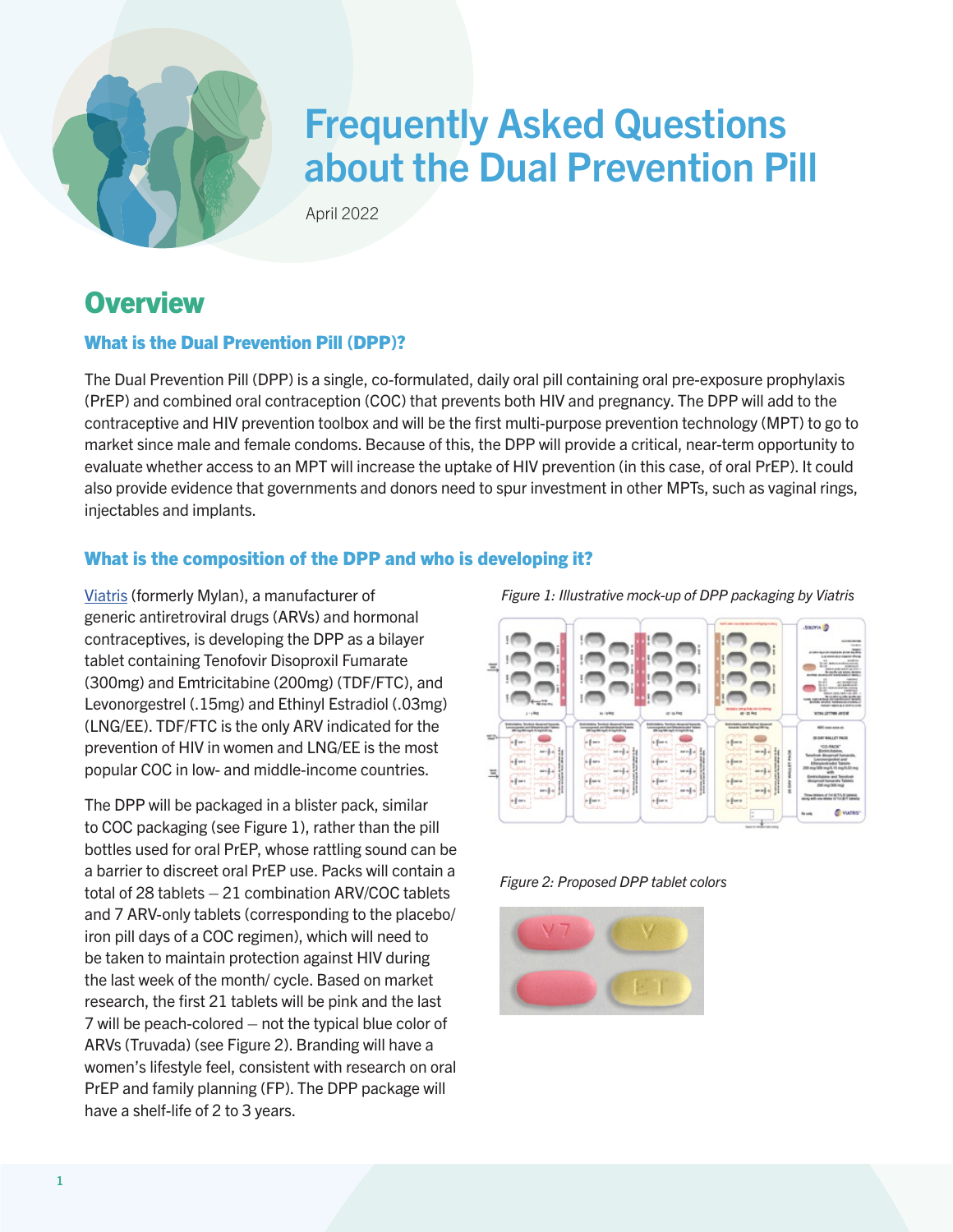[The Population Council](https://www.popcouncil.org/), an international research organization, is also developing an over-encapsulated DPP (a capsule containing separate TDF/FTC and LNG/EE tablets within it) for use in acceptability studies. While this product is solely for research purposes and not intended for commercial use, it will generate learnings on DPP use and user preferences that will inform introduction plans.

#### Why is the DPP on a 21-7 regimen as opposed to a 28-day regimen for oral PrEP?

The DPP is being formulated as a 21-7 regimen, mainly for ease of regulatory approval (as this is how COC is typically formulated and approved in its current form). Formulating the DPP with a 4-week COC may be considered in the future, as it could simplify counseling and be preferred by some women, but regulatory feasibility and client acceptability would need to be assessed. It will be important for women to understand that the last 7 days in the DPP pack are not the same as the placebo pills in a COC regimen, and that they contain oral PrEP and must be taken for each of the 7 days to maintain protection against HIV.

#### What opportunities does the DPP offer?

- **E** Accelerated Research Timeline: The DPP combines two previously approved products, bypassing the need for a separate, large clinical trial to demonstrate safety and efficacy.
- **E** Accelerated Product Introduction: DPP introduction builds on the foundations and lessons learned from contraceptives, oral PrEP and ongoing planning for next-generation products. In turn, future MPTs are likely to build on the regulatory, delivery and financing lessons generated from DPP introduction and scale-up. Strengthening HIV and FP linkages and platforms for the DPP could ready health systems for other MPTs.
- Potential Catalyst for HIV/Sexual and Reproductive Health (SRH) Integration: The DPP may foster integration of HIV prevention and SRH services and systems, needed to deliver a dual-indication product. Emerging evidence indicates FP and oral PrEP have higher uptake when they are delivered together.
- Potentially Broader Donor Base: As donor resources for HIV prevention and FP are increasingly limited, the DPP may attract wider range of funders interested in creative HIV and SRH interventions to support introduction and scale.
- **Potential to Address Challenges with other Prevention Products: One pill instead of two makes DPP more** convenient – possibly motivating women to sustain adherence and effective use – and it expands choice for women who want to reduce their risk of both unintended pregnancy and HIV. There is a higher acceptance of contraceptives among women while oral PrEP continues to face stigma and acceptability issues. Combining products offers the chance to reach users with a product they feel meets their overall HIV prevention and SRH needs. End user perspectives on the DPP can also influence the development of future MPTs.

#### What are the potential risks to successful DPP introduction?

The DPP may face risks related to uptake and effective use, as both oral contraceptive pills and oral PrEP have high rates of early discontinuation, and awareness of oral PrEP is low in many settings. Providers may be reluctant to offer the DPP because it feels like an added burden, particularly in FP settings where additional training for the delivery of oral PrEP will be required, counseling approaches will need to be adapted, or due to stigmatizing beliefs such as the perception it could encourage younger women to have sex. Governments and funders may face tradeoffs as they plan to invest in rolling out new prevention products, like the dapivirine vaginal ring and long-acting injectable cabotegravir (CAB-LA), which could impact resources available for the DPP.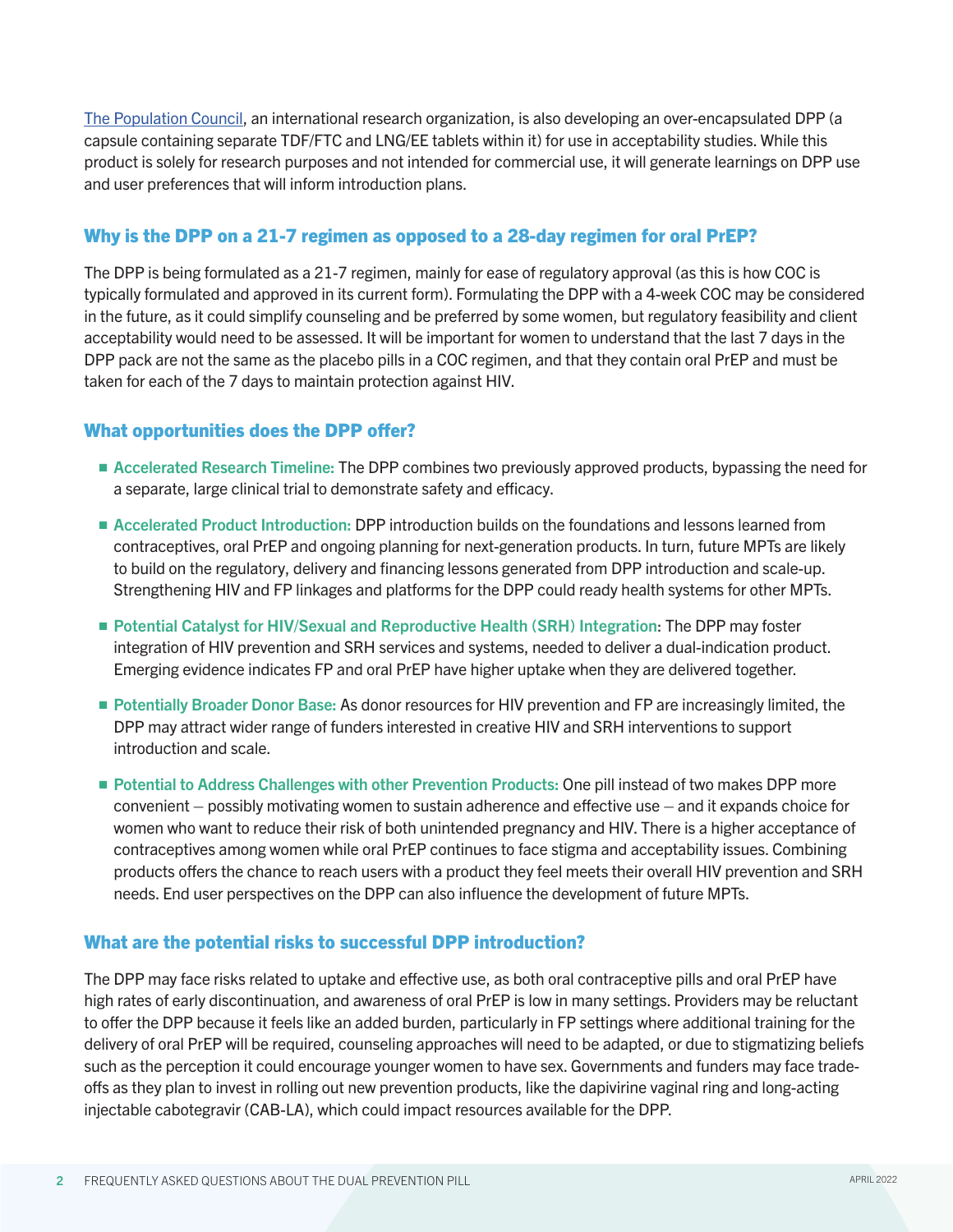# Potential Users of the DPP

#### Women use different contraceptive pills. Will the DPP cater to a diverse range of needs?

Developing multiple contraceptive components for the DPP is challenging. Currently, LNG/EE is the most popular COC in high HIV-burden countries and will be used for the DPP. Other options are being considered for future development.

#### How will DPP packaging be designed to support use?

The DPP will be packaged in a blister pack to more closely resemble COC packs, with sheets that can be torn off weekly to make it user-friendly. Packaging will contain comprehensive instructions for use to support users (in line with regulatory requirements), and packs will include color-coding and numbered weeks to indicate sequencing of pill-taking. Through ongoing market research and consultations, additional ways to make the product and packaging user-friendly will be explored.

#### Will the size of the DPP serve as a barrier to uptake and use?

The DPP in development by Viatris has been compressed as much as possible. F/TAF, another formulation for oral PrEP which is smaller than TDF/FTC, is being explored for future DPP tablets, though it has not yet been approved for use among those at risk for HIV through vaginal sex. A DPP with TAF could be 50 percent smaller than the current DPP with TDF/FTC, and could follow the initial DPP by a few years.

#### What are the potential side effects of the DPP?

The World Health Organization has [affirmed](chrome-extension://efaidnbmnnnibpcajpcglclefindmkaj/viewer.html?pdfurl=http%3A%2F%2Fapps.who.int%2Firis%2Fbitstream%2Fhandle%2F10665%2F255889%2FWHO-HIV-2017.17-eng.pdf%3Fsequence%3D1&clen=3502695&chunk=true) that there are no drug-drug interactions between oral PrEP and COC and that oral PrEP and COC can be "safely taken together." A bioequivalence study is currently underway to better understand the side effects of the DPP and whether they are different from those experienced when taking oral PrEP and COC together. Oral PrEP and COC share similar common side effects, such as headache and nausea, while rarer side effects for each differ. In initial DPP [end-user research,](chrome-extension://efaidnbmnnnibpcajpcglclefindmkaj/viewer.html?pdfurl=https%3A%2F%2Fwww.prepwatch.org%2Fwp-content%2Fuploads%2F2021%2F08%2F2021_07_30-End-user-findings-summary_public.pdf&clen=3474254&chunk=true) women were concerned about potentially more intense side effects with a combined COC/oral PrEP pill. Planned research, including acceptability studies enrolling OC users, will also evaluate side effects and other clinical outcomes of DPP use.

#### Who is likely to use the DPP?

Pending regulatory approval, the DPP will likely be indicated for all women of reproductive age. However, early DPP introduction will likely be geared toward women ages 20+ because they exhibit higher rates of oral contraception (OC) and oral PrEP use than younger women and girls. Early feedback from country stakeholders indicated that prioritizing younger women and girls during early introduction could stigmatize the DPP, despite their acute need for HIV and pregnancy prevention. Country governments will decide on priority populations for introduction, which could include those <20 years old. The product label and instructions for use will not limit use to women 20-40 years old. Acceptability studies will include women ages 16-40 to understand preferences across age groups. These studies and end-user research will develop approaches and messages for different user segments.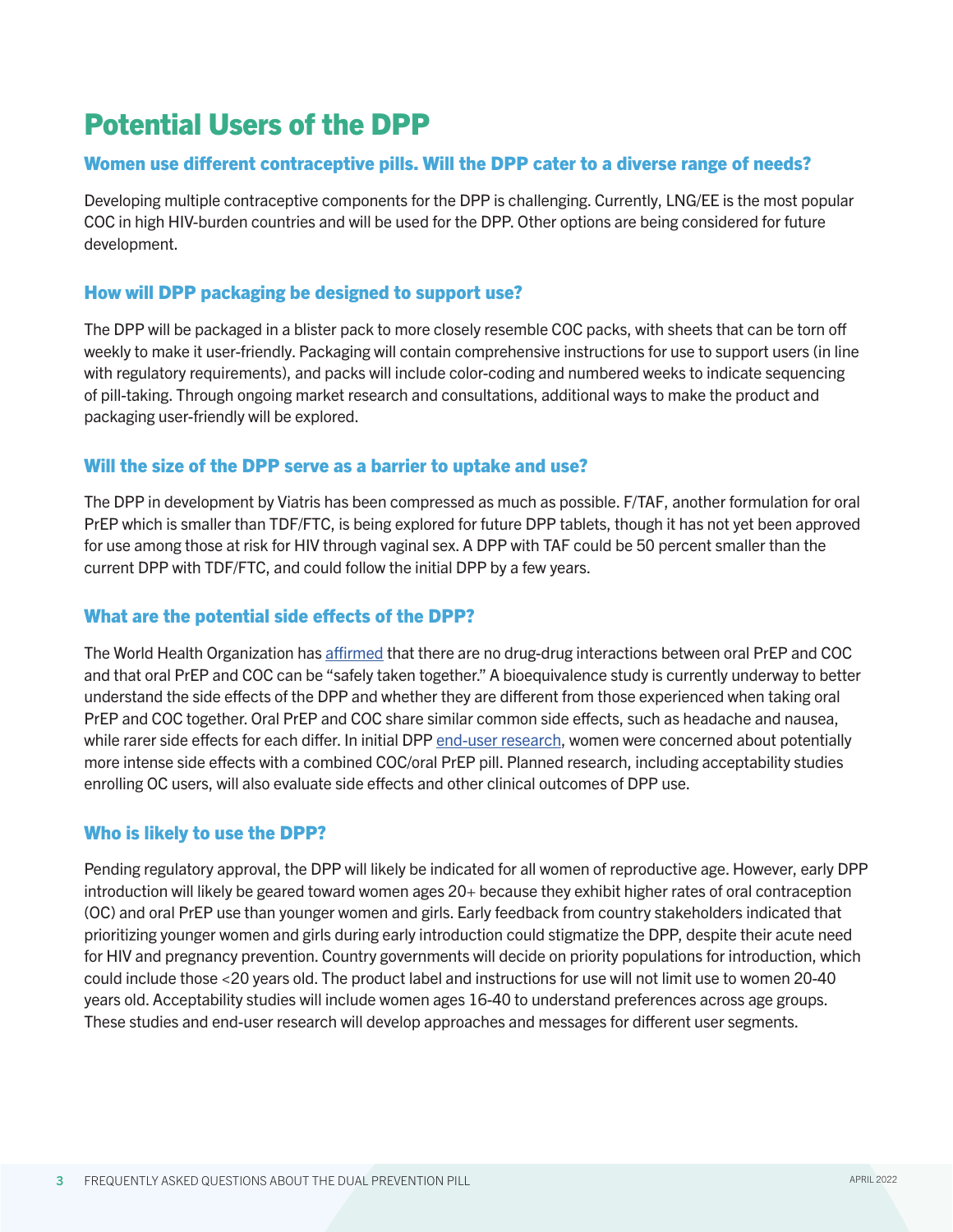#### Will women on longer-acting contraception, including injectable contraception, be offered the DPP?

The DPP will be offered to women as one option among other FP and HIV prevention products. Users of longeracting contraception satisfied with their current method would not be encouraged to switch to the DPP and would be offered another HIV prevention product such as oral PrEP, male and female condoms, the dapivirine vaginal ring (DVR) or injectable cabotegravir (CAB) for PrEP, depending on availability. If a woman is no longer satisfied with her current method or is interested in switching to the DPP (e.g., for the addition of HIV prevention or desire for a shorter-acting product), she will have the option to switch to the DPP.

#### Is the DPP recommended for breastfeeding women?

While COC (and thus the DPP) is not advised until six months postpartum, postpartum visits are an entry point for FP counseling. The DPP may be appealing given high HIV incidence in this period, and some postpartum women may prefer a contraceptive method with a shorter return to fertility.

# Market Preparation and Introduction

### Regulatory Process and Evidence Generation

#### What studies will be conducted to generate evidence for DPP regulatory review?

Since both oral PrEP and COC are already approved for regular use and are safe and efficacious on their own, these drugs will be further tested in combination in an approach formally known as a *bioequivalence study*. Bioequivalence would be achieved if the DPP is absorbed in the body at a statistically similar rate to oral PrEP and COC pills when taken separately. If the DPP shows equal or similar bioequivalence to oral PrEP and COC separately, the product developers will submit the DPP for regulatory review to the US FDA, tentatively in 2023.

*Clinical cross-over acceptability studies* are planned in South Africa and Zimbabwe to compare women's experiences using a DPP to separate Truvada and COC pills.

*Human-centered design (HCD) research* will be conducted with end users, providers, male partners and matriarchs on the DPP in order to better understand women's motivators, barriers and behaviors, how people who are significant in their lives may influence their beliefs or decisions, and to shape product development, demand generation and branding strategies. Initial [HCD](https://www.prepwatch.org/wp-content/uploads/2021/08/2021_07_30-End-user-findings-summary_public.pdf) [reseach](https://www.prepwatch.org/wp-content/uploads/2021/08/2021_07_30-DPP-Eureka-workshop-recommendations_public.pdf) has been completed in South Africa and Zimbabwe (see Figure 3).

*Implementation researc*h will be designed in collaboration with governments and initially conducted in Kenya, South Africa and Zimbabwe, across urban and rural settings and among different segments of women to to evaluate acceptability, impact, cost-effectiveness and feasibility. Pragmatic research will be valuable for understanding end-user preferences as well as how to streamline delivery and determine counseling messages that resonate with potential DPP users.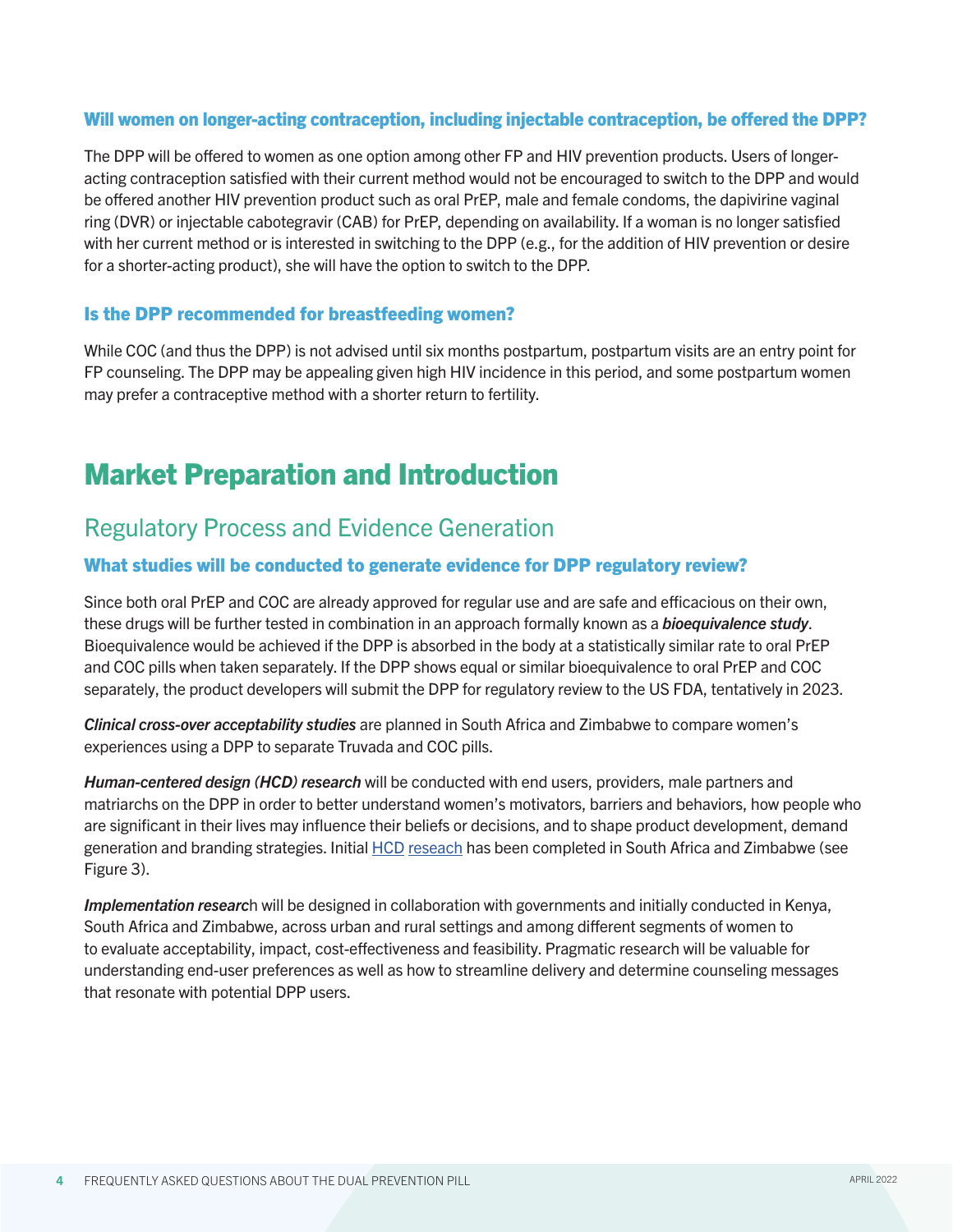#### *Figure 3: Key findings and recommendations from HCD research in South Africa and Zimbabwe*

| Research with 210 women and 60 providers &<br>matriarchs in South Africa and Zimbabwe found:                                          | <b>Recommendations</b>                                                                                                                                               |
|---------------------------------------------------------------------------------------------------------------------------------------|----------------------------------------------------------------------------------------------------------------------------------------------------------------------|
| 1. Women of all ages on neither OCP/PrEP are<br>willing to try the DPP                                                                | 1. Branding should be discreet, feminine and<br>non-medical – with emphasis on FP properties                                                                         |
| 2. Women will balance side-effects and<br>convenience when deciding whether to use<br>the DPP                                         | 2. Public messaging to make the DPP broadly<br>acceptable and known in communities is vital                                                                          |
| <b>3.</b> Nurses are disinclined to support DPP for<br>some, esp. AGYW; more likely to support use<br>in older women                  | 3. Inform and deliver DPP by trusted people<br>(CHWs, doctors/nurses, peers) and in trusted<br>channels (clinics, social gatherings, church<br>groups, social media) |
| 4. Locus of sexual decision-making rests with<br>partners/spouses resulting in fearfulness                                            | 4 Help women to cope with and reinterpret<br>side effects                                                                                                            |
| 5. Tension between wanting to use DPP<br>discreetly and that the act of being discreet<br>will make the product more difficult to use | 5. Support of male partners in making choices<br>critical – public campaigns could play a role                                                                       |

#### What is the planned regulatory pathway and when might the DPP be available?

Viatris will file a 505(b)(2) with the US FDA (for drugs that do not have an approved equivalent but already have data on safety and efficacy), with approval estimated in 2024. Following or in parallel with US FDA approval, depending on country requirements, Viatris will file with national and regional regulators in countries with high HIV burden/incidence and medium-to-high rates of OC use.

#### *Figure 4: Key Milestones for DPP Development*

Ζ

| 2021                                                                                                                         | 2022                                                                                                                                                                                     | 2023                                                                                                                                                                                                                   | 2024                                                                                                                                                                                                    |
|------------------------------------------------------------------------------------------------------------------------------|------------------------------------------------------------------------------------------------------------------------------------------------------------------------------------------|------------------------------------------------------------------------------------------------------------------------------------------------------------------------------------------------------------------------|---------------------------------------------------------------------------------------------------------------------------------------------------------------------------------------------------------|
| <b>Market Preparation and</b><br><b>Introduction Strategy</b><br>developed<br><b>HCD and formative</b><br>research conducted | <b>Clinical crossover accept-</b><br>ability studies begin<br><b>Bioequivalence results</b><br>expected<br>Implementation research<br>designed<br><b>Marketing strategy</b><br>developed | US FDA dossier filing<br>expected<br><b>Clinical crossover</b><br>acceptability study<br>results available<br><b>Implementation research</b><br>conducted<br><b>Country introduction plans</b><br>developed and costed | <b>US FDA regulatory</b><br>decision expected<br><b>National Medicines</b><br><b>Regulatory Authority</b><br>regulatory review<br>expected<br><b>Targeted introduction</b><br>for prioritized countries |

#### How will communities be engaged in the development and rollout of the DPP?

An advisory group comprised of country and regional civil society advocates as well as end users, including adolescent girls and young women, will engage with product developers and input into product development and introduction plans on a periodic basis. More details about specific engagement opportunities will be available in the near future.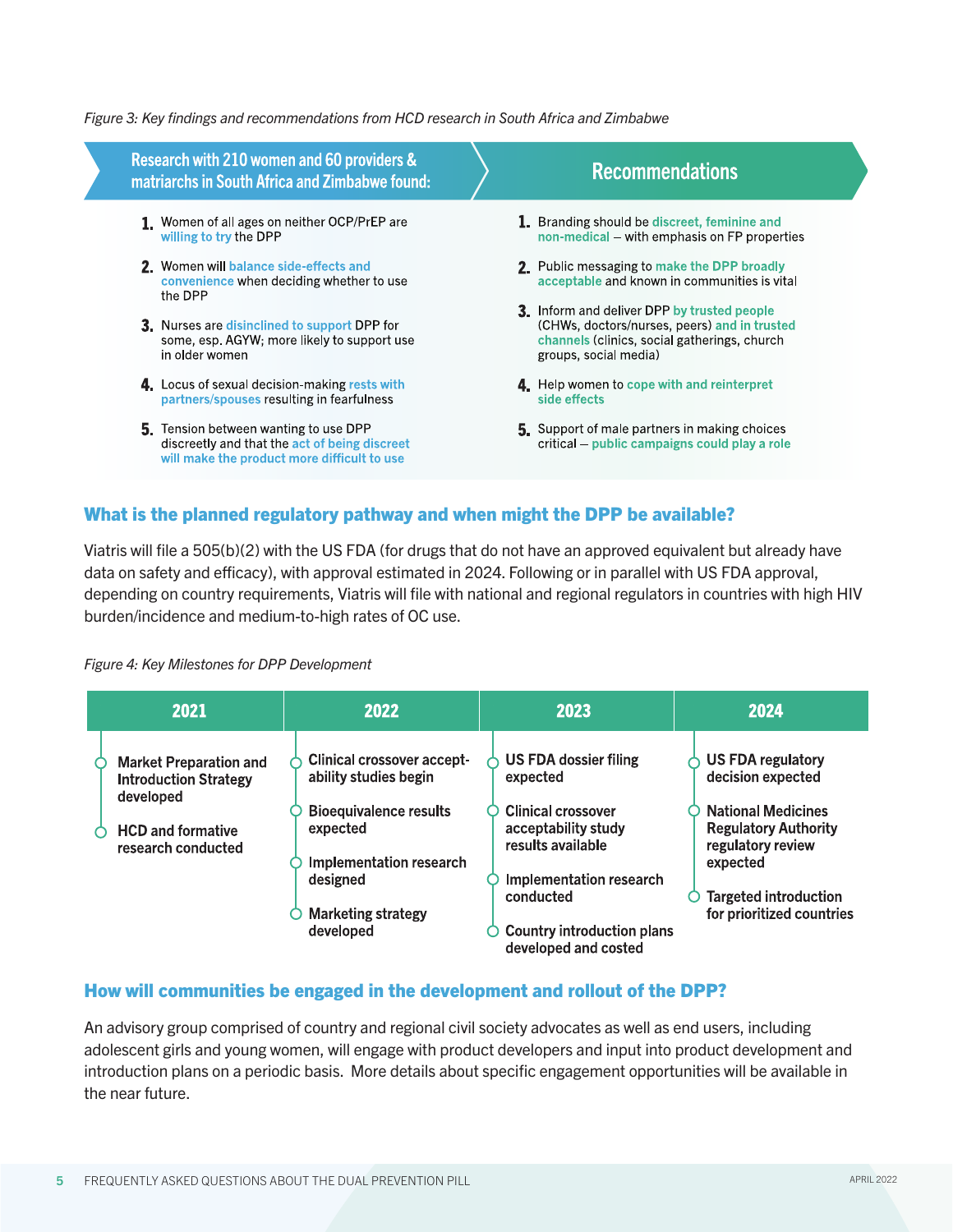## Early Introduction

#### Will the DPP be marketed in sub-Saharan Africa only?

Viatris plans to submit the DPP for regulatory review by the US FDA and there is a potential market for the DPP in the US, where OCP use is high and access to HIV prevention among cisgender women and women of color in particular has been limited. Current introduction planning efforts are focused on Kenya, South Africa and Zimbabwe, where there is higher HIV burden, moderate-to-high OC use and unmet need for FP and enabling environments. Other countries with higher OC use and HIV prevalence may also be countries where the DPP could have impact.

#### With high LARC use among women in sub-Saharan Africa, why are product developers introducing the DPP as an oral contraceptive pill?

OC use in the region has been generally stable over the years, $1$  indicating there is a population of women who may prefer the flexibility of short-acting contraceptives that are immediately reversible and user-controlled. The DPP will not be offered to women who are on LARCs.

#### Why might it make sense to introduce the DPP in South Africa, even though the use of oral contraceptive pills is not common?

Although the use of OC is not common in South Africa compared to other modern contraceptive methods (e.g., injections and implants), a [study](https://srh.bmj.com/content/47/3/166) by the Population Council estimates that South Africa has the highest number of potential DPP users within the region among the countries evaluated.<sup>2</sup> It found that given South Africa's large population size, the number of HIV-negative OC users who could potentially convert to the DPP is high. South Africa also has a large number of estimated HIV-negative condom users and women with an unmet need for FP. Moreover, South Africa is rapidly scaling up oral PrEP,<sup>3</sup> which could tap into a new population of oral PrEP users who are also interested in pregnancy prevention.

#### How will country-level leadership be engaged to lead introduction planning?

In 2019, DPP Consortium partners conducted a series of consultations in Kenya, South Africa and Zimbabwe with Ministries of Health (MOH), implementing partners, regulatory authorities and other key stakeholders to understand perceived benefits and challenges of rolling out the DPP. Stakeholder inputs informed the development of the [Market](chrome-extension://efaidnbmnnnibpcajpcglclefindmkaj/viewer.html?pdfurl=https%3A%2F%2Fwww.prepwatch.org%2Fwp-content%2Fuploads%2F2021%2F09%2FDPP-Market-Prep-and-Intro-Strategy.pdf&clen=1380943&chunk=true)  [Preparation and Introduction Strategy](chrome-extension://efaidnbmnnnibpcajpcglclefindmkaj/viewer.html?pdfurl=https%3A%2F%2Fwww.prepwatch.org%2Fwp-content%2Fuploads%2F2021%2F09%2FDPP-Market-Prep-and-Intro-Strategy.pdf&clen=1380943&chunk=true) for the DPP. Follow-on consultations with MOH in Kenya, South Africa and Zimbabwe are planned, with future plans to co-design country introduction roadmaps and implementation research.

#### What are considerations for DPP introduction alongside the dapivirine vaginal ring and CAB-LA?

While the DPP is likely to be introduced in parallel with the dapivirine vaginal ring and CAB-LA, these new products do not provide contraceptive benefits – a concern that is [top-of-mind](https://www.avac.org/sites/default/files/resource-files/Breaking_the_Cycle_AGYW_SA_Oct_2020.pdf) for many women. The DPP, therefore, may offer an additional benefit to these other PrEP products and may appeal to certain women at certain times in their lives. While the DPP contains a shorter-acting oral PrEP pill – which might be a barrier for some users compared to the dapivirine vaginal ring or CAB-LA – this combination offers the earliest opportunity to assess if uptake and effective use of biomedical HIV prevention increases with an MPT formulation.

<sup>&</sup>lt;sup>1</sup> Data from USAID, STATcompiler, [https://www.statcompiler.com/en/;](https://www.statcompiler.com/en/) Performance Monitoring for Action (PMA),<https://www.pmadata.org/>.

<sup>&</sup>lt;sup>2</sup> Begg L, et al., Estimating the market size for a dual prevention pill: adding contraception to pre-exposure prophylaxis (PrEP) to increase uptake. *BMJ Sex Reprod Health* 2020;0:1–7. doi:10.1136/bmjsrh-2020-200662.

<sup>3</sup> AVAC, Global PrEP Tracker,<https://data.prepwatch.org/>.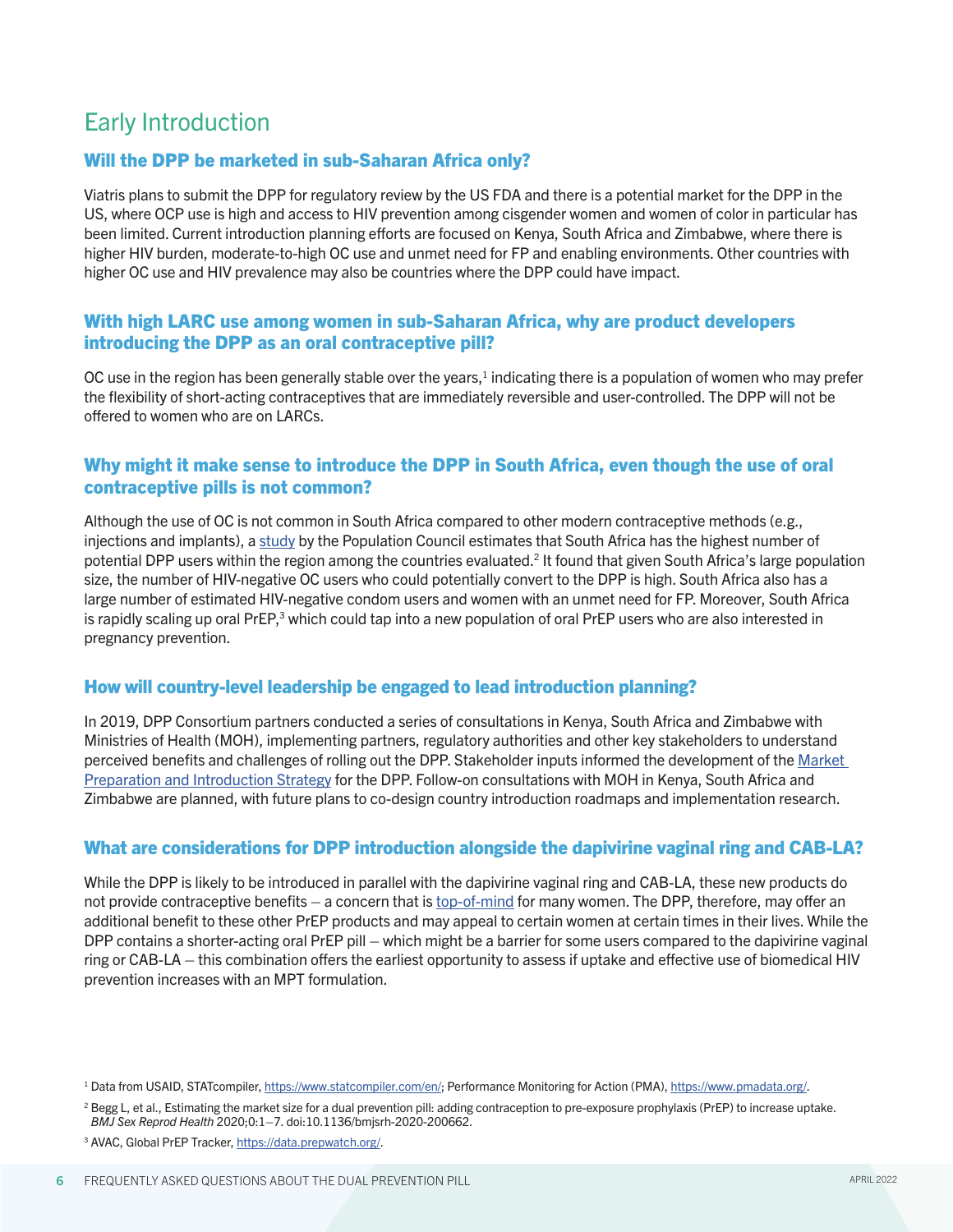### Service Delivery

#### What service delivery channels are most appropriate for the DPP?

While a variety of service delivery channels and health worker cadres are trained to deliver OC, because the DPP contains oral PrEP, it will need to be delivered in settings where trained providers are authorized to prescribe and monitor oral PrEP. An initial [analysis](https://www.prepwatch.org/wp-content/uploads/2021/08/2021_07_30-SD-Strategy_public-1.pdf) of service delivery channels includes public-sector FP and HIV clinics as potential channels for DPP introduction. Recent expansion of differentiated delivery models, including mobile, pharmacy and community-based models as well as multi-month dispensing for oral PrEP, indicate potential for diversified channels and cadres that could deliver the DPP in the future.

#### How will delivery of the DPP balance HIV testing and prescribing requirements with the more decentralized approach to OC delivery?

In many countries, OC is available over-the-counter and is delivered by diverse cadres in a variety of delivery settings, including through pharmacy and community-based channels. By contrast, current oral PrEP policies typically require a prescription, initiation by a trained provider and HIV testing every three months. Since the DPP contains oral PrEP, DPP users will likely need to follow oral PrEP testing and prescribing requirements.

However, recent expansion of differentiated and self-care approaches to oral PrEP delivery, including multi-month dispensing and HIV self-testing, as well as delivery of oral PrEP in FP clinics and private sector channels, show an encouraging move towards aligning oral PrEP and OC delivery. Preparing health systems for the DPP could help open up additional channels for oral PrEP, in line with where women prefer to access services, and accelerate PrEP/FP integration. In addition to generating insights through acceptability studies and HCD research, the DPP Consortium will develop recommendations for provider counseling messages and a private sector delivery and financing strategy to identify how to align the DPP with OC delivery practice to the extent possible.

#### What are some of the messaging/counseling considerations for the DPP?

HCD research is ongoing to develop messaging around the DPP. While this work will help craft specific messages for the DPP, given that side effects and adherence to daily pills are barriers to continuing both OC and oral PrEP use, messaging and counseling will need to address side effects of both products and promote successful adherence and effective use strategies. Counseling around missed pills and switching methods as fertility intention or HIV risks change will require more support than typically provided in FP programs.

### Cost and Funding

#### Will the DPP be affordable?

Product developers will aim to ensure that the DPP costs as close as possible to oral PrEP and COC separately, recognizing that these products tend to be highly subsidized. Donors and governments can look to subsidize DPP costs in order to make it available for free or very low cost to users. As the DPP scales up, the price is likely to reduce.

#### What are considerations for manufacturing the DPP?

TDF/FTC is available at scale volumes, but the DPP is different than TDF/FTC on the market today because it will contain hormonal products for contraception. Furthermore, the DPP will be packaged in blister packs (not bottles). For these reasons, the DPP must be manufactured at hormonal contraceptive facilities, and the additional packaging may impact price.

Viatris will be the initial manufacturer of the DPP with sufficient manufacturing capacity to supply 250,000+ women per year with the DPP. Viatris may be able to increase capacity further with additional packaging equipment.